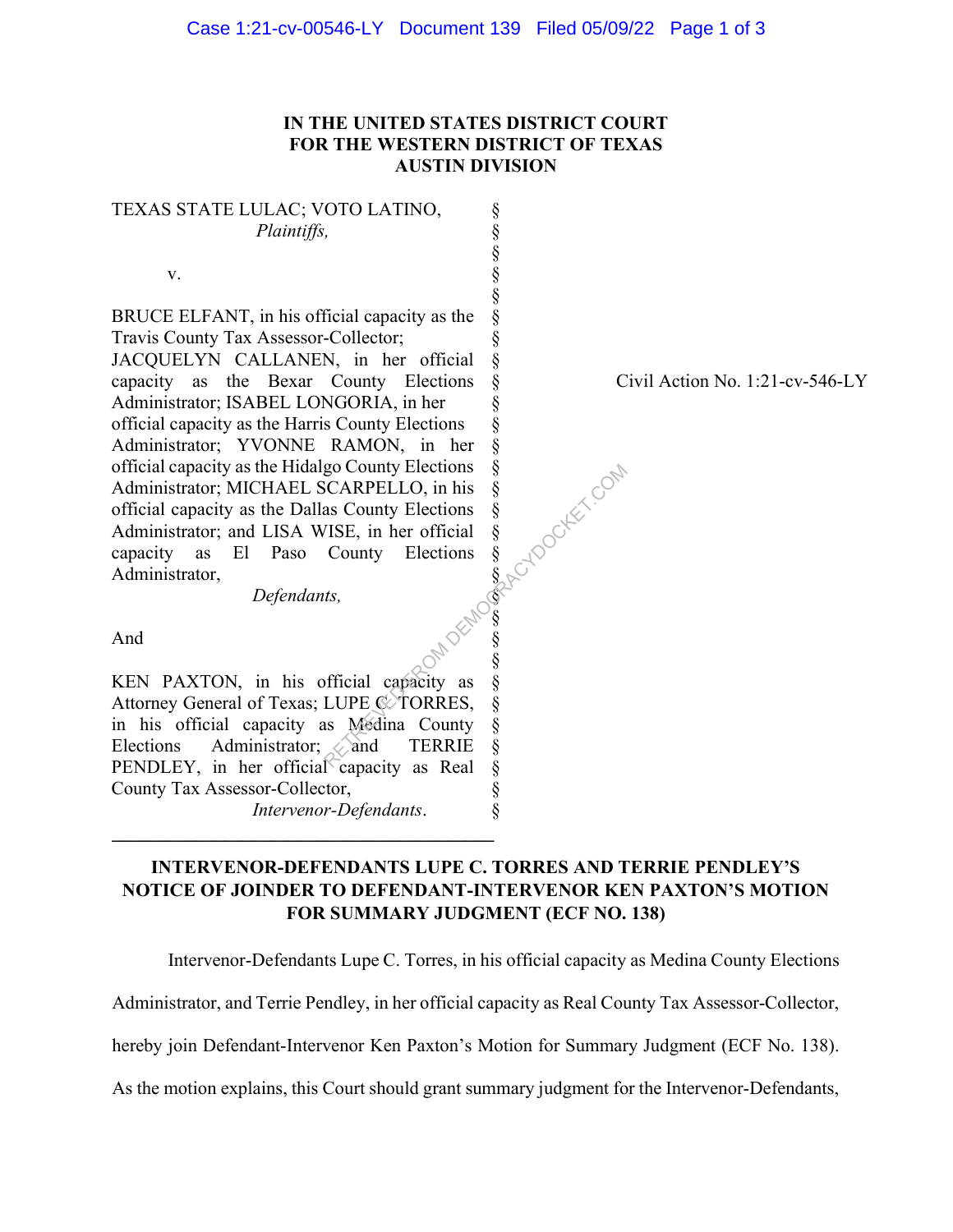## Case 1:21-cv-00546-LY Document 139 Filed 05/09/22 Page 2 of 3

because Plaintiffs lack standing to assert their claims. See Paxton's Mot. for Summary Judgment, ECF No. 138, Part II. Furthermore, this Court should grant summary judgment for the Intervenor-Defendants, because Plaintiffs have not shown that SB 1111 burdens the right to vote. See id. at Part III.B. In any event, even if Plaintiffs could show a minimal burden, the State's interests far outweigh it. See id. Finally, SB 1111 does not violate the Twenty-Sixth Amendment, providing another reason that this Court should grant summary judgment for the Intervenor-Defendants. See id. at Part III.C.

Therefore, this Court should grant Defendants and Intervenor-Defendants summary judgment. Intervenor-Defendants Torres and Pendley take no position regarding the interpretation of Texas Election Code § 1.015(b).

Respectfully submitted,

 /s/Autumn Hamit Patterson ROBERT HENNEKE Texas Bar No. 24046058 rhenneke@texaspolicy.com AUTUMN HAMIT PATTERSON Texas Bar No. 24092947 apatterson@texaspolicy.com CHANCE WELDON Texas Bar No. 24076767 cweldon@texaspolicy.com MUNERA AL-FUHAID Texas Bar No. 24094501 mal-fuhaid@texaspolicy.com TEXAS PUBLIC POLICY FOUNDATION 901 Congress Avenue Austin, Texas 78701 Telephone: (512) 472-2700 Facsimile: (512) 472-2728 dants Torres and Pendley take no position<br>
15(b).<br>
Respectfully submitted,<br>
Respectfully submitted,<br>
SAutumn Hamit Patter.<br>
Texas Bar No. 2404605:<br>
Texas Bar No. 2404605:<br>
AUTUMN HAMIT PA<br>
Texas Bar No. 2409294:<br>
apatterso

> Attorneys for Intervenor-Defendants Lupe Torres and Terrie Pendley